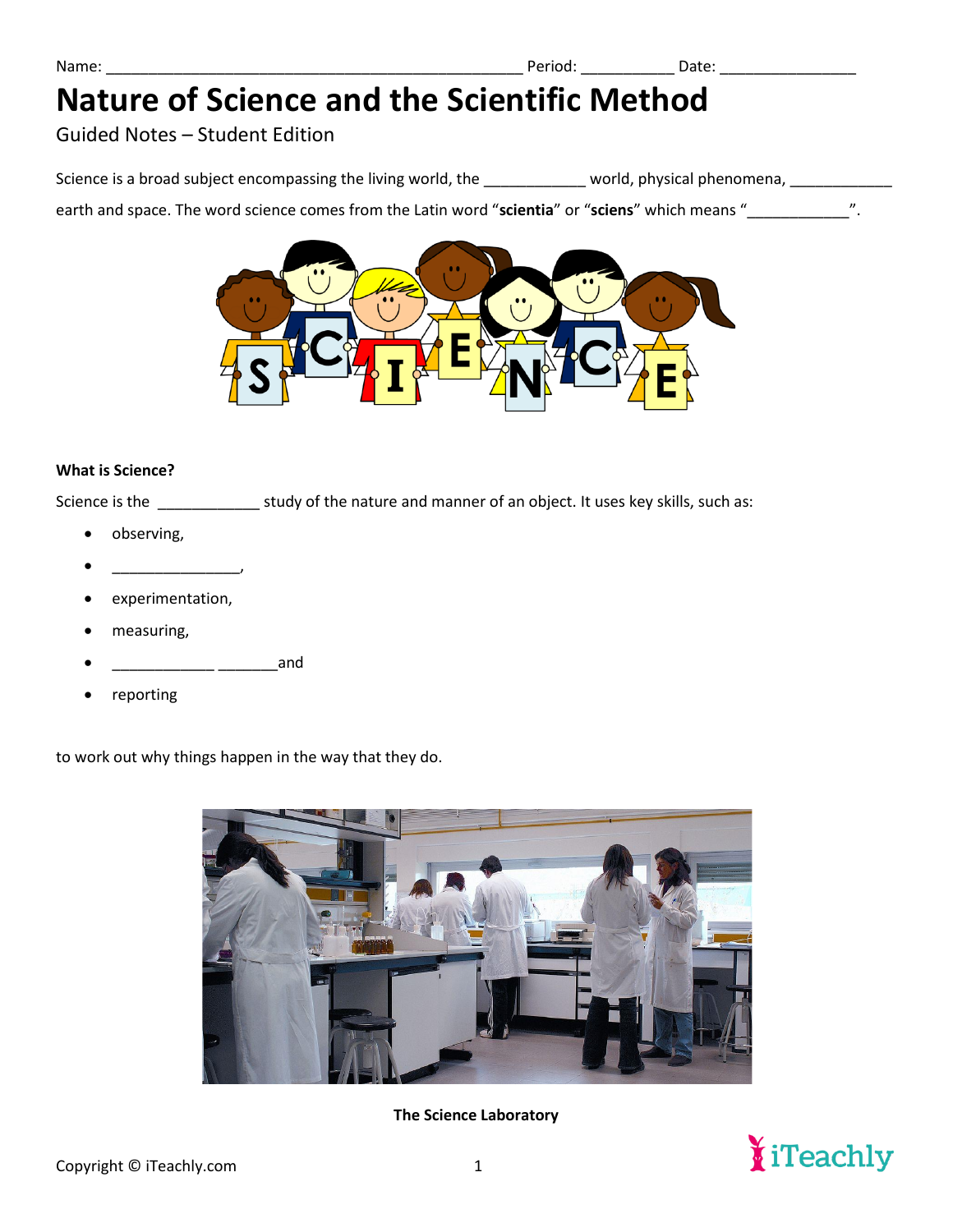### Guided Notes – Student Edition

There are four main branches of science.

- 1. **Physical Science:** These are mainly concerned with the study of \_\_\_\_\_\_\_\_\_\_\_\_ objects such as planets, molecules, gravity and forces etc. Physical science is divided up into:
	- Astronomy (space)
	- **\_\_\_\_\_\_\_\_\_\_\_\_** \_\_\_\_\_\_\_\_\_\_\_\_ (physical properties and composition of Earth)
	- Chemistry (the composition of substances and how they behave)
	- **•** (the principles that govern matter)
- 2. **Social Sciences:** These sciences are mainly concerned with the study of human \_\_\_\_\_\_\_\_\_\_\_\_ and their relationship with society. Areas within social science include:
	- Anthropology (human behavior and development)
	- Sociology (human society)
	- Geology ( $\qquad \qquad$
	- Philosophy (the pursuit of knowledge)
	- Economics (consumerism, goods and services)
- 3. **Biological (or Life) Sciences:** This science involves the study of \_\_\_\_\_\_\_\_\_\_\_\_ organisms at all levels of organization.
	- Functional Biology (how a living structure works)
	- Cellular Biology (cells)
	- Botany (\_\_\_\_\_\_\_\_\_\_\_\_\_\_\_\_)
	- $\mathsf{Zoology}$  (  $\qquad \qquad$  )
	- Ecology (the environment)
	- Paleontology (prehistoric life)
- 4. **Formal Sciences:** These sciences include the study of \_\_\_\_\_\_\_\_\_\_\_\_ systems and abstract concepts. These include:
	- $\bullet$   $\qquad \qquad$   $\qquad$   $\qquad$   $\qquad$   $\qquad$   $\qquad$   $\qquad$   $\qquad$   $\qquad$   $\qquad$   $\qquad$   $\qquad$   $\qquad$   $\qquad$   $\qquad$   $\qquad$   $\qquad$   $\qquad$   $\qquad$   $\qquad$   $\qquad$   $\qquad$   $\qquad$   $\qquad$   $\qquad$   $\qquad$   $\qquad$   $\qquad$   $\qquad$   $\qquad$   $\qquad$   $\qquad$   $\qquad$   $\qquad$   $\qquad$   $\q$
	- **Logic**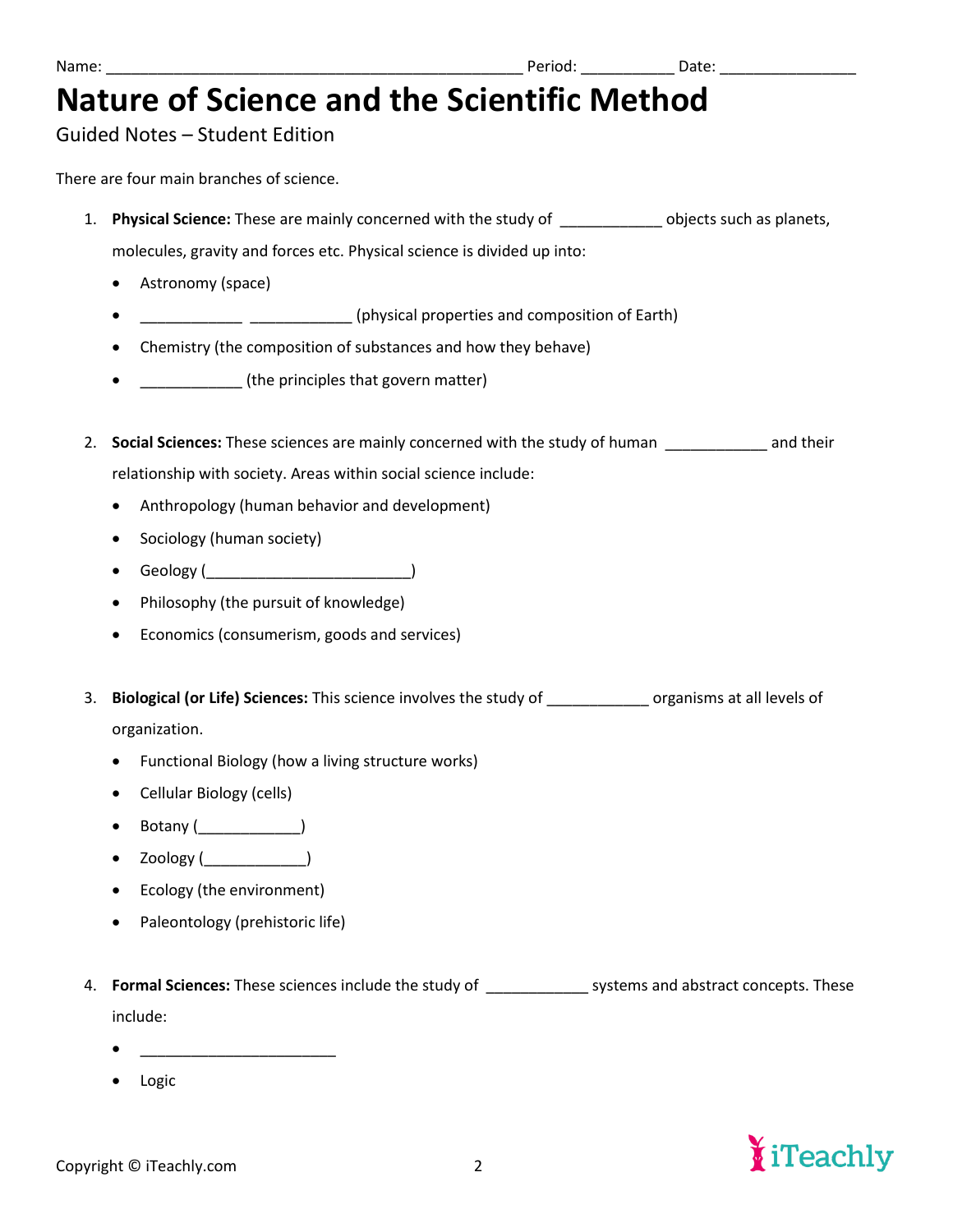Guided Notes – Student Edition



#### **What is the Nature of Science?**

The nature of science describes the special characteristics, \_\_\_\_\_\_\_\_\_\_\_\_, and assumptions that scientific knowledge is based on and how that knowledge is developed. There are five main features that describe the nature of Science; these are:

- 1. **Science is** \_\_\_\_\_\_\_\_\_\_\_\_: This means that scientific ideas are constantly being changed, remodeled and upgraded to reflect what we currently understand about a scientific theory.
- 2. **Science is based on <b>Exercice** evidence: This means that scientific knowledge is based on findings which have been derived from observations made of the natural world.
- 3. **Science is inferential, imaginative and** \_\_\_\_\_\_\_\_\_\_\_\_**:** There is not just one way to do science, and no 'universally accepted scientific method'. Therefore, scientists often must problem solve and tackle their investigation from multiple perspectives. Scientists must also be able to look at the \_\_\_\_\_\_\_\_\_\_\_they have collected and form a **based on what they have observed, this sometimes takes requires some** "out of the box" thinking.
- 4. **Science is** \_\_\_\_\_\_\_\_\_\_\_\_**and based on** \_\_\_\_\_\_\_\_\_\_\_\_**:** This means that science relies heavily on observation, evidence, peer review and rational argument.
- 5. **Science is linked to many** \_\_\_\_\_\_\_\_\_\_\_\_**and** \_\_\_\_\_\_\_\_\_\_\_\_**.** People from different cultures and different societies have contributed to current scientific knowledge. Therefore, it reflects many social and cultural traditions and or viewpoints.

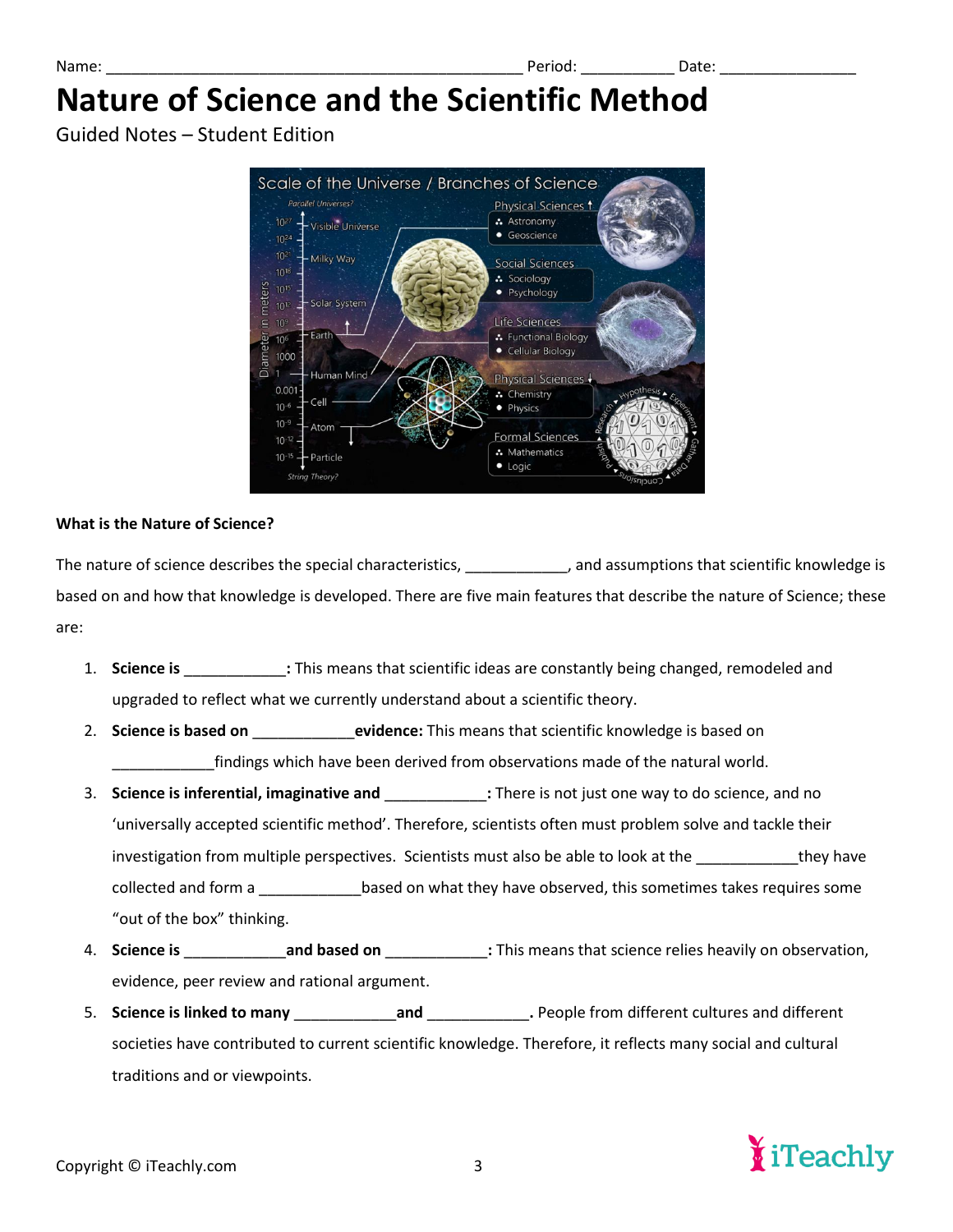Guided Notes – Student Edition

#### **What is the Scientific Method?**

The scientific method is an efficient and organized \_\_\_\_\_\_\_\_\_\_\_\_\_to test ideas systematically. It is an experimental step-

by- step process for an investigation to collect \_\_\_\_\_\_\_\_\_\_\_\_\_\_\_\_\_\_\_\_\_\_\_\_\_\_\_\_\_\_\_.

#### The Scientific Method as an Ongoing Process



#### **Steps in Scientific Method**

The scientific method is an ongoing process that includes six main steps. Each step is related to the others and follows in

a can allows: These steps can be used for any scientific and are as follows:

#### **1. Observation**

Observing is uses your senses to collect data about an object or event. This data may qualitative (\_\_\_\_\_\_\_\_\_\_\_\_) or quantitative (\_\_\_\_\_\_\_\_\_\_\_\_).

#### **2. Questioning**

All scientific investigations begin with an \_\_\_\_\_\_\_\_\_\_\_\_\_\_\_\_\_\_\_\_\_\_\_question. Sometimes, the question may be written as an aim, which clarifies what you are trying to find out. More often than not, the answer to the question or aim may then lead to more even more questions being asked, leading to further

#### **3. Hypothesis**

A hypothesis is a contract that is based on observations and the scientific contract that you already have. This information may come through \_\_\_\_\_\_\_\_\_\_\_\_\_\_\_\_\_\_\_ or as a result of prior knowledge from lessons.